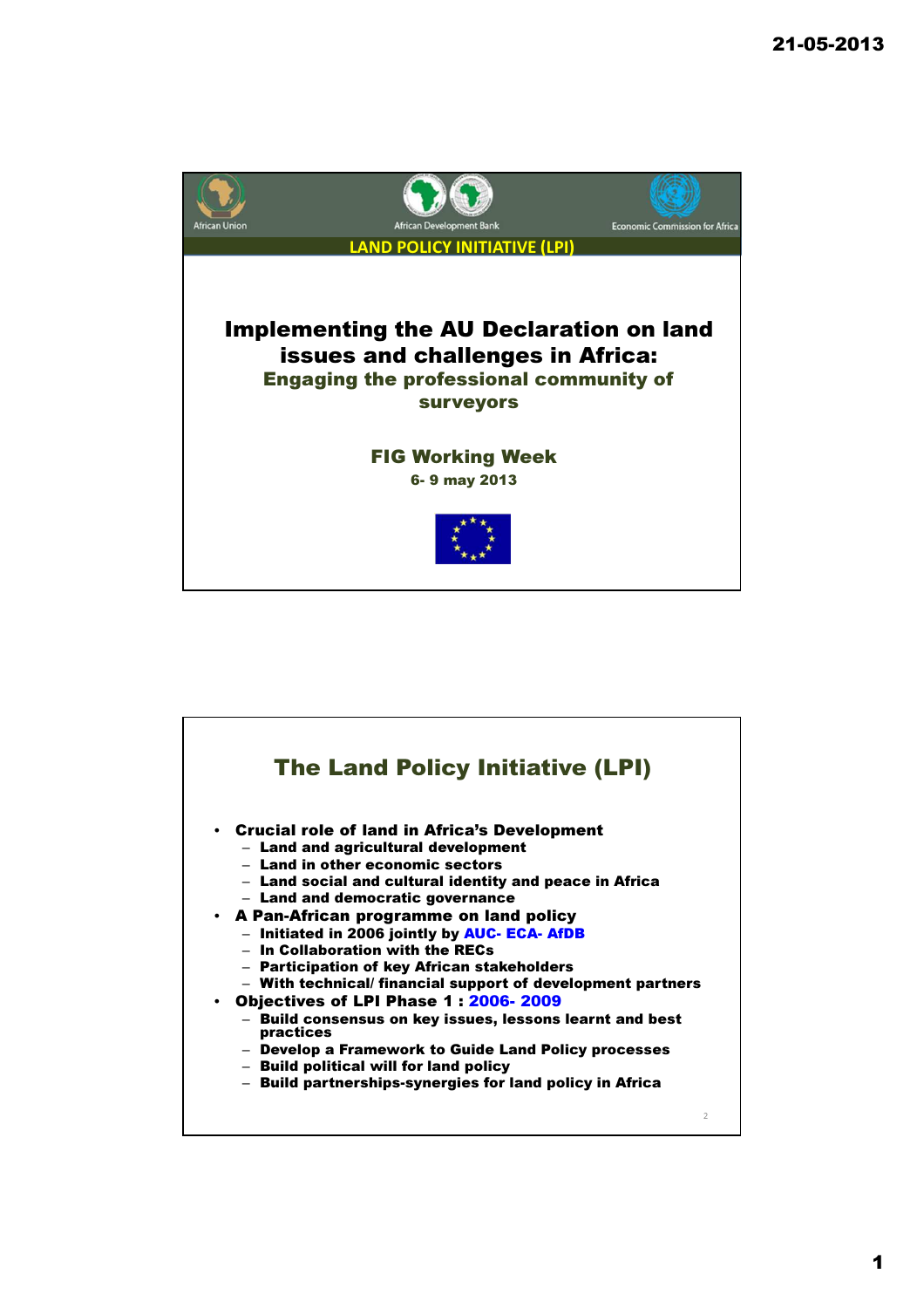

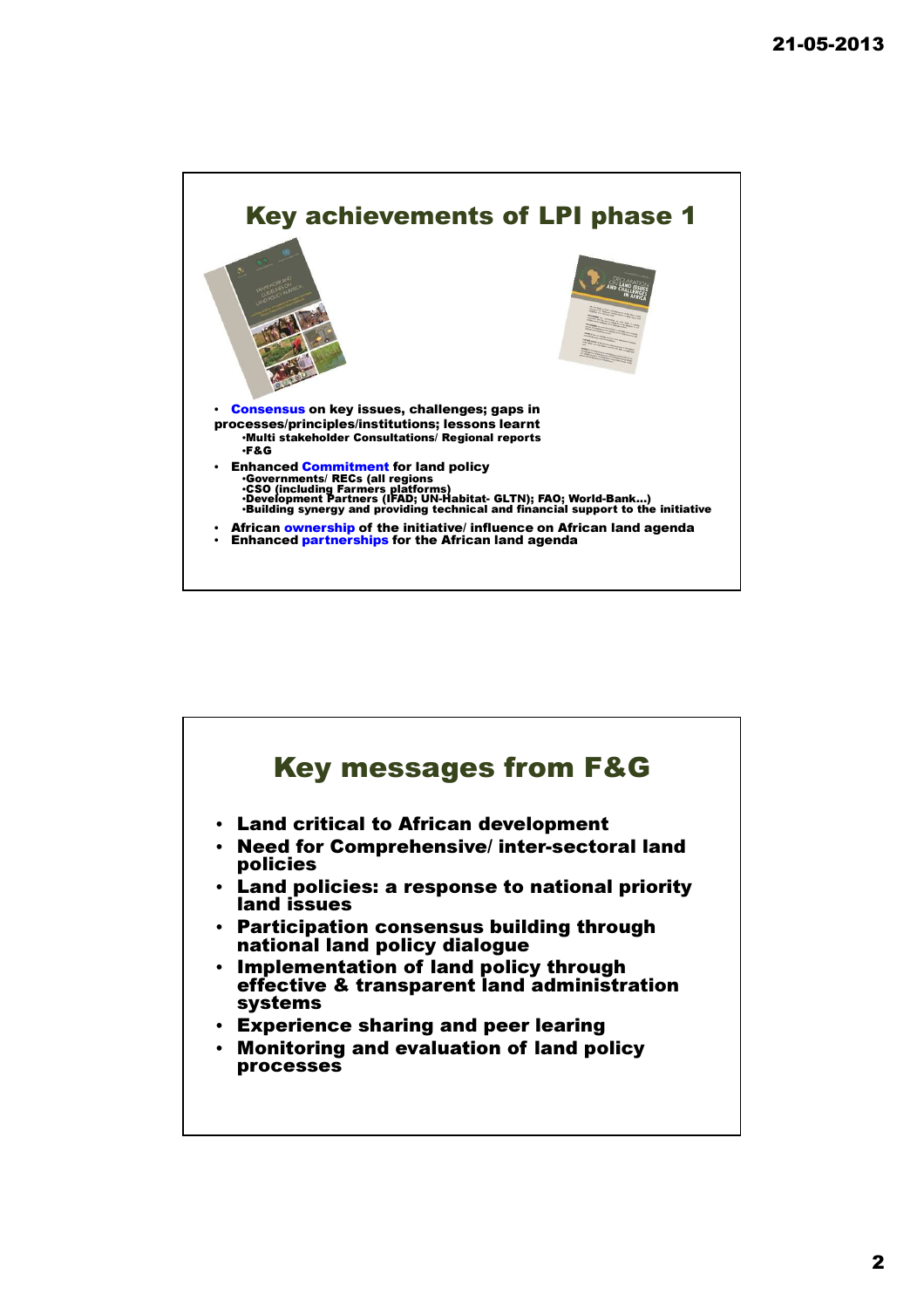## The AU Declaration on land: a call to use the F&G

## • Commitment of African Heads of State and government

- Develop/ review national land policies and laws
- Establish appropriate institutional framework for land policy
- Allocate adequate budgetary resources
- Ensure access to land for all land users
- Strengthen women's land rights

## • AUC, ECA, AfDB

- Establishment of an appropriate institutional framework to coordinate land policy efforts/ initiatives and promote mutual learning
- Establish of a fund to support land policy processes
- Establish progress tracking mechanisms

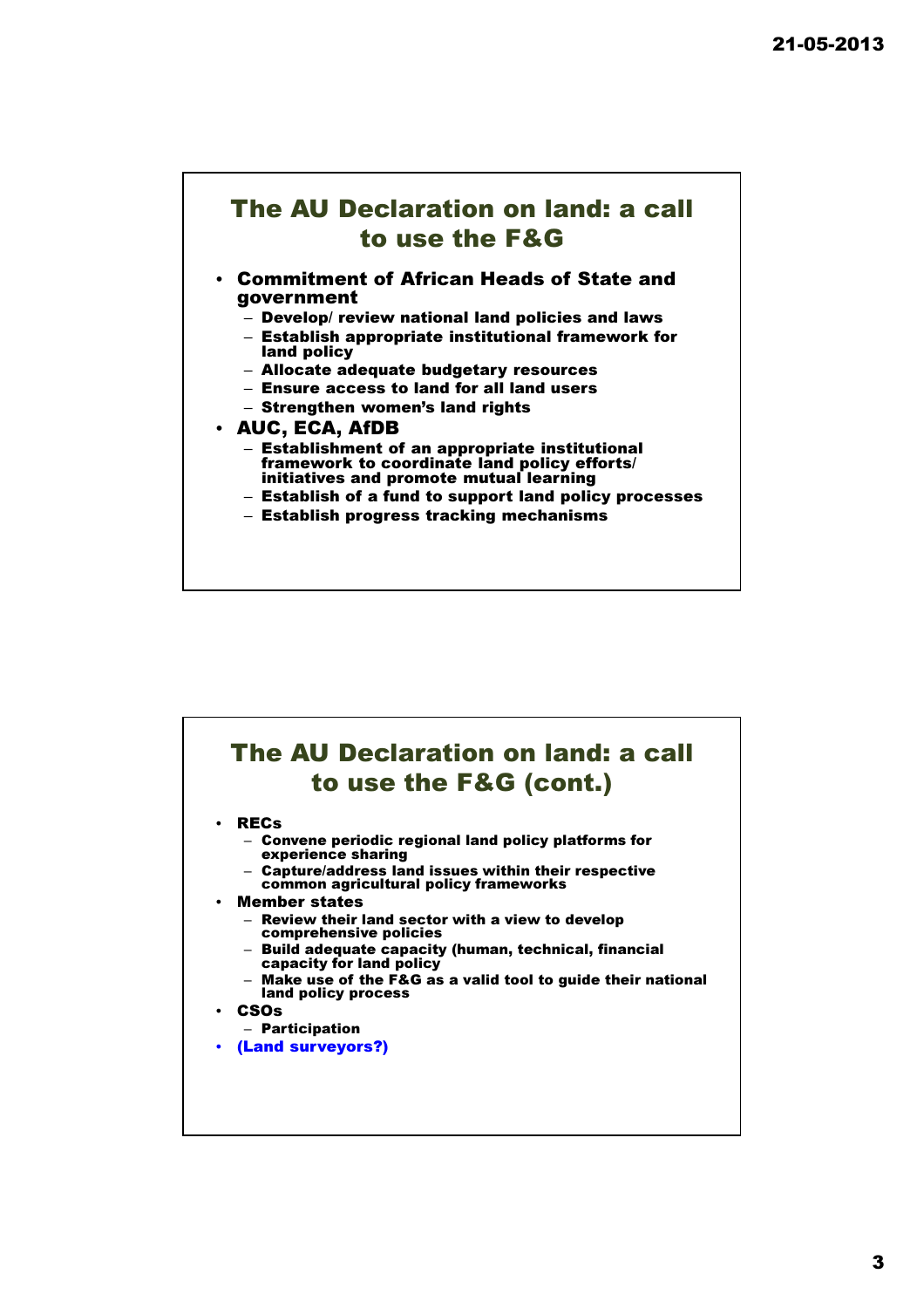## LPI Phase 2 (2012- 2016) Vision, mission, Goal

- VISION: A peaceful and prosperous Africa realized through equitable access to, efficient and sustainable utilization of land
- MISSION: To ensure all land users have equitable access to Land and security of all bundles of land rights…
- GOAL: To assist member states in the implementation of the AU Declaration on land issues and challenges in Africa in accordance with the Framework and Guidelines on Land Policy in Africa in order to achieve socio-economic development, peace and security, and environmental sustainability

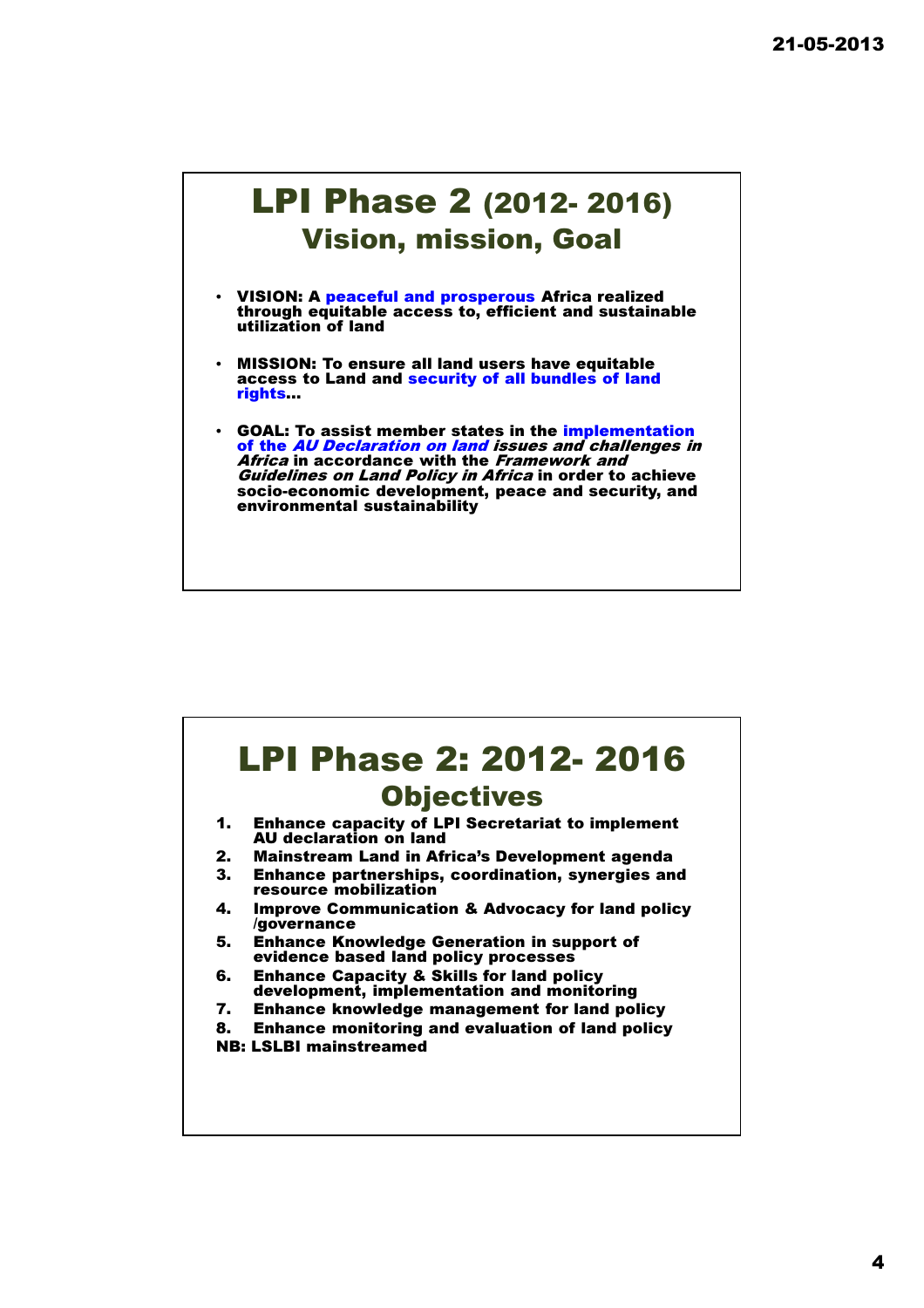

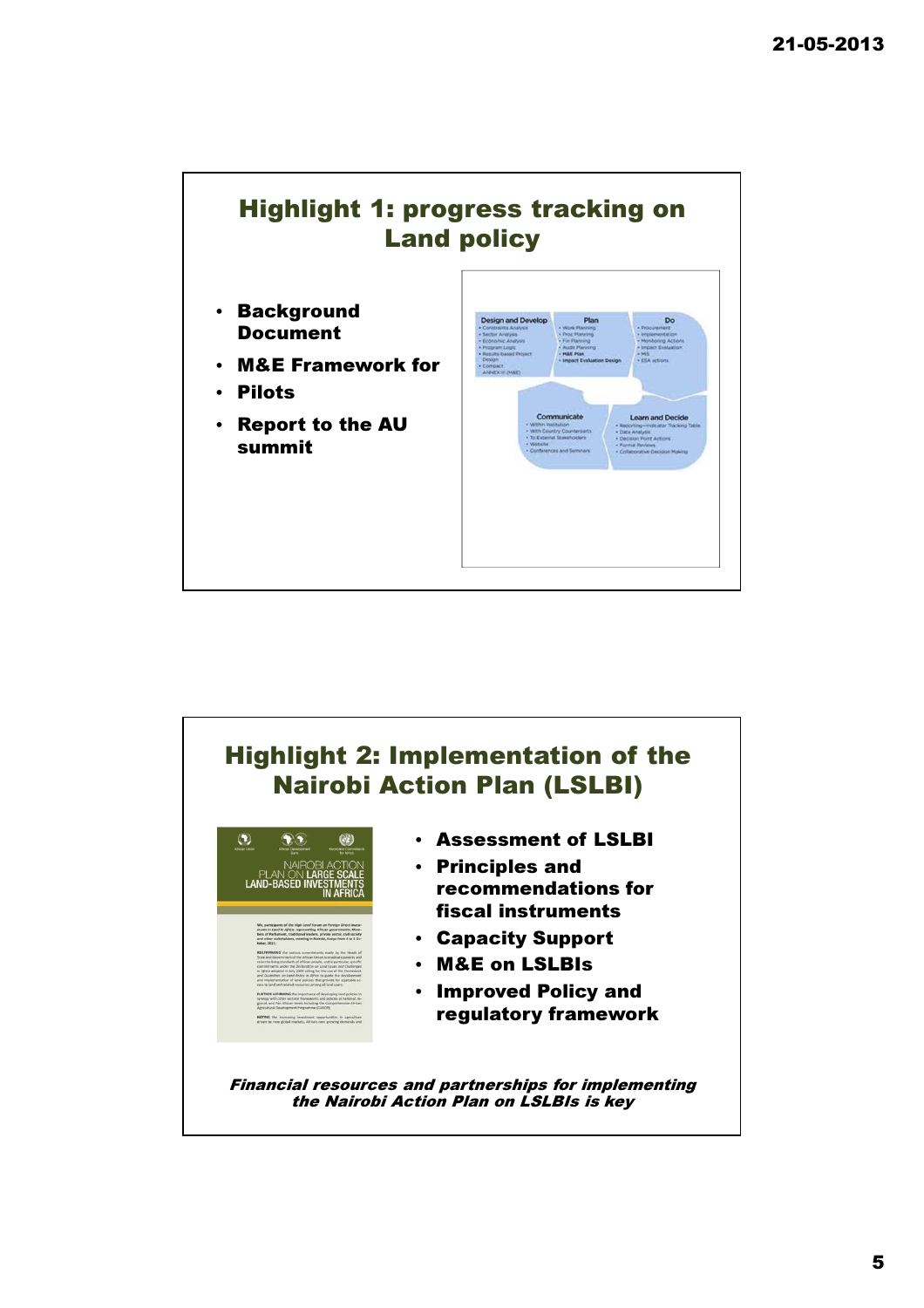

- Study on "Natural Resources and Conflict Management: The Case of Land" (Fev. 2012)
- Sub-Regional knowledge exchange and capacity building workshop on the economic valuation of land and ecosystem services (10- 13 December 2012)
- Training on Grassroots participation and Gender equality through land Governance (February 2013)

• ….

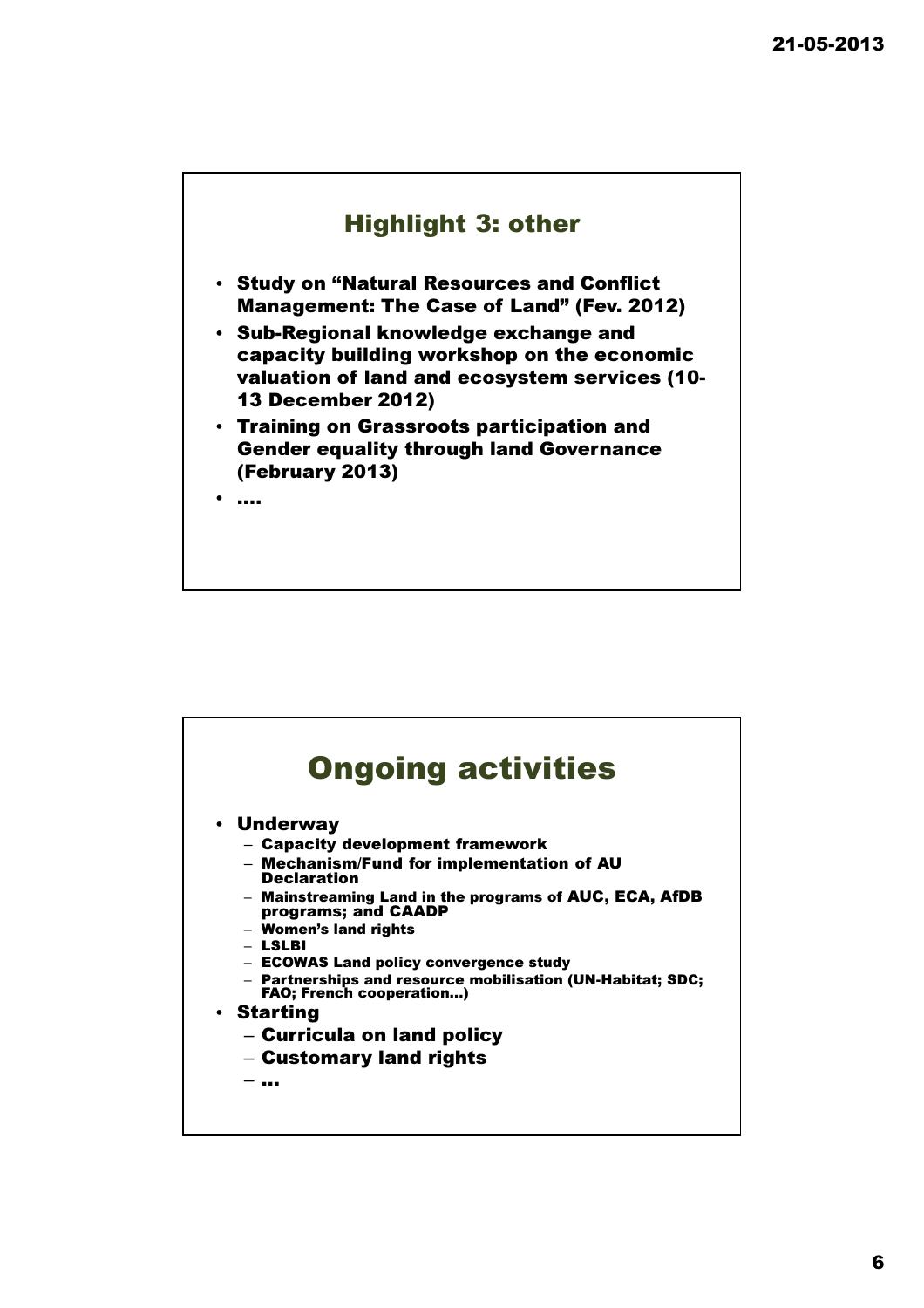